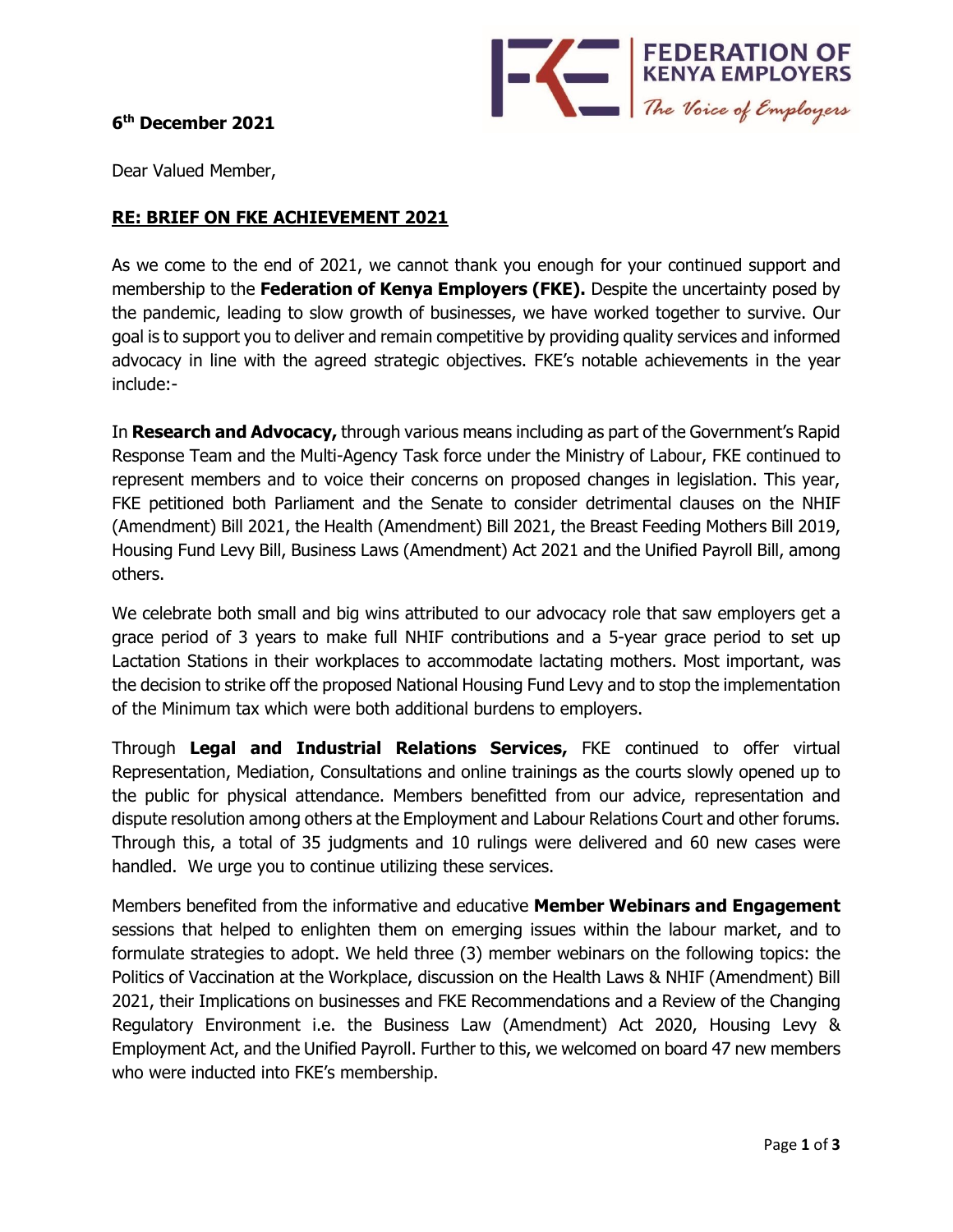We thank the members, who took advantage of our **Training and Consulting** services. Our quick to learn virtual Masterclass series became quite an attraction. In the year we tackled matters on the Emerging Issues in Labour Relations, Regulations and Legal Instruments, Discipline Management and Occupational Safety and Health. Some members also enjoyed tailor made trainings to unpack the Employment & Labour Relations Act and what it means for employers.

The beauty of change is being able to find solutions that can accommodate it, the invention of virtual and hybrid **Events** is one of this. To reduce the spread of COVID-19, FKE reduced physical human contact as encouraged by the Ministry of Health and integrated hybrid events so as to ensure the activities of the Federation run seamlessly.

In this regard, the **Inaugural Industry Open Day** was held jointly with the National Industrial Training Authority (NITA) on  $31<sup>st</sup>$  March 2021 at NITA Athi River Centre. The meeting brought together various players with a focus to fostering the social partnership approach for skills development at all levels. The Cabinet Secretary, Labour Simon K. Chelugui officiated the event. The theme of the Open Day, "Skills Transformation: – Breakthrough Innovation & Creativity, Leading Change and Re-engagement" focused on career and professional development aligned to industry needs.

**Branch Regional AGMs** were conducted on the theme, "Covid-19 and the World of Work", and members had a chance to engage and interrogate the various challenges and developments in the region. FKE tackled matters on the increasing cost of doing business and the deplorable condition of businesses occasioned by the pandemic.

Similarly, the **62nd Annual General Meeting (AGM)** was conducted virtually in July 2021 where employers across the country were represented. The event was graced by the UN Resident Coordinator, Dr. Stephen Jackson who is keen on forging partnerships with social partners to strengthen social protection among others with the support of the United Nations system.

In partnership with the International Labour Organization (ILO), the Federation of Kenya Employers also conducted the inaugural **Mastercraft Persons (MCP) Awards** in October 2021. The Awards aimed at promoting skills development to improve the employability of workers, productivity of enterprises and inclusiveness for economic growth.

**FKE won the Change Makers Awards!** I am pleased to say that members efforts in supporting our initiatives did not go unnoticed. The Federation of Kenya Employers was recognized by the International Organization of Employers (IOE) as the Global Bronze Winner of the International Elimination of Child Labour Changemaker Award. This was through the "Adopt a School" Initiative which members supported to link businesses with schools, to prevent school drop-out and encourage families to send children to school. We appeal to members to continue supporting this initiative.

FKE participated in the **International Labour Day Celebrations** in May 2021 alongside the Government and Workers representatives to mark the celebrations at the State House, Nairobi.